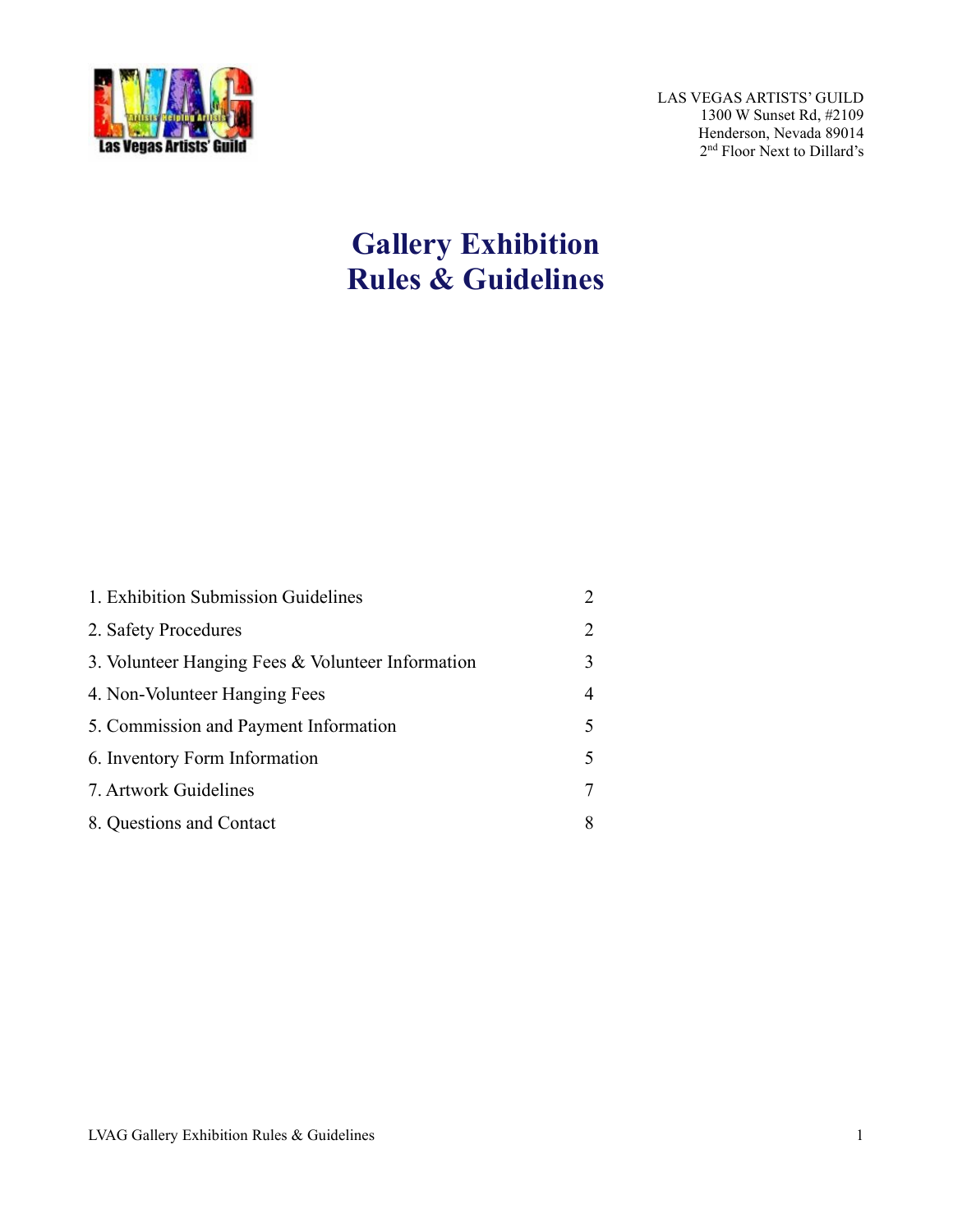

Revised by 6/21/22

## **1. EXHIBITION SUBMISSION GUIDELINES**

1. Fill out an **Inventory Form**, which can be found on the LVAG [website.](https://www.lvartistsguild.org/wp-content/uploads/2022/01/Intake-Inventory-Sheet-2022.pdf) Please include hanging width only with each measurement on your Inventory Form, it determines your fee.

\_\_\_\_\_\_\_\_\_\_\_\_\_\_\_\_\_\_\_\_\_\_\_\_\_\_\_\_\_\_\_\_\_\_\_\_\_\_\_\_\_\_\_\_\_\_\_\_\_\_\_\_\_\_\_\_\_\_\_\_\_\_\_\_\_\_\_\_\_\_\_\_\_\_\_\_\_\_\_\_\_\_

2. Completed **Inventory Form** must be **emailed** to [lvagintaketeam@gmail.com](mailto:lvagintaketeam@gmail.com) by the **DEADLINE** for each show. This gives us time to process your artwork information, create wall ID cards, and bar codes for the Square register.

3. Bring your artwork with LVAG **[ID Tags](https://www.lvartistsguild.org/wp-content/uploads/2020/07/Art-ID-TAG-August-2020.pdf) attached** to the Gallery on the day of **INTAKE**. **Hanging fees** will be processed at intake.

4. Help us sell your artwork! Please bring **10 business cards** and your **Artist Bio** along with a brief description of your art pieces. It helps familiarize Volunteers with you and your artwork, so they can sell your pieces.

## **2. SAFETY PROCEDURES FOR ARTWORK DROP OFF & PICK UP**

- PPE is required.
- If you think you may have Covid19 symptoms, stay home and seek medical attention.
- Please attach your artwork ID tag to your artwork
- Only LVAG official documents will be accepted.
- General questions may be sent to  $\frac{1}{\text{vagintaketeam}(a)$ gmail.com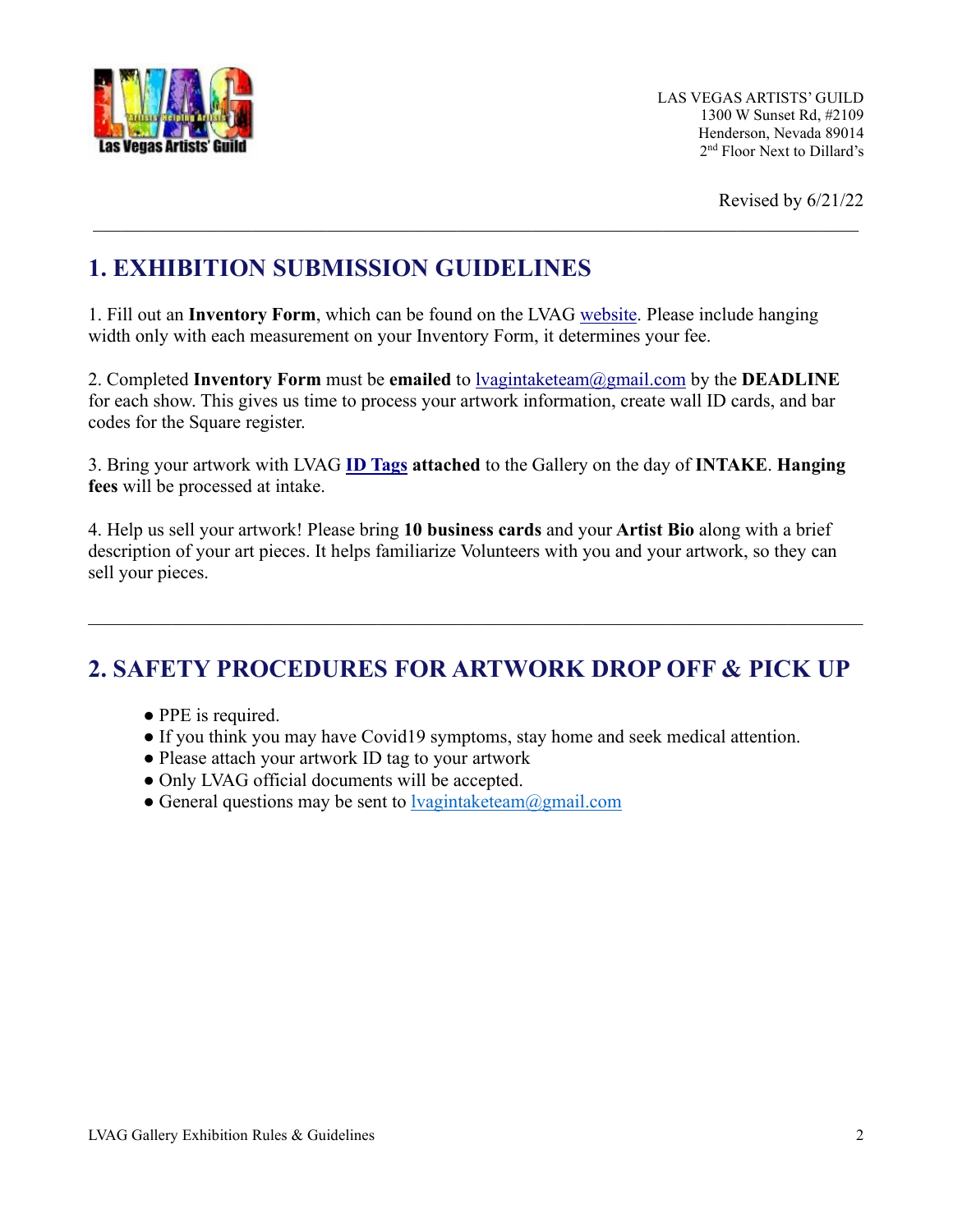

# **Gallery Hanging Fees**

## **3. VOLUNTEER RATES & INFORMATION – 2022**

To be eligible for these rates, you need to **volunteer a minimum of 8 hours** in the gallery prior to **Intake Date**. Volunteers may bring in artwork during their shifts to sell while volunteering at the Gallery. This is a great opportunity to sell your artwork with no fees and no commissions. So please sign up to volunteer today! IF YOU VOLUNTEER, yes, YOU **make a 10% sales commission** for selling others artwork in the gallery!

#### **To VOLUNTEER, please contact LVAG Volunteer Liaison, Bobbie Maxvill at 509-994-2800.**

Please include hanging width only with each measurement on your inventory form, it determines your fee.

## **2D WALL ARTWORK:**

Measured horizontally, including frame width

- Up to  $12$ " is \$10.00
- $\bullet$  13" to 24" is \$20.00
- $\bullet$  25" to 36" is \$30.00
- 37" to 48" is \$40.00
- $\bullet$  49" to 60" is \$50.00

## **JEWELRY CASE:**

Location will be determined by Jewelry Coordinator Pricilla Rogers

- Small case, half shelf (approximately 22 inches) is \$20.00
- Large case, half shelf (approximately 32 inches) is \$30.00
- Location will be determined by Jewelry Coordinator Pricilla Rogers

## **3D, CERAMICS, SCULPTURE, GLASS AND MISC. ITEMS:**

- $\bullet$  Up to 6" is \$5.00 per piece
- $\bullet$  7" to 12" is \$7.50 per piece
- $\bullet$  13" to 24" is \$10.00 per piece
- Over 24", please call for price
- One 3D item is half price for each paid hung artwork.

## **PAY TO STAY:**

If you would like to leave your artwork for the next exhibition period, you will still need to fill out a new inventory sheet and submit online by entry **deadline**. You can click on the **PAY TO STAY**  button if your inventory and volunteer status is the same. Please contact the intake team for assistance and or questions. lvagintaketeam@gmail.com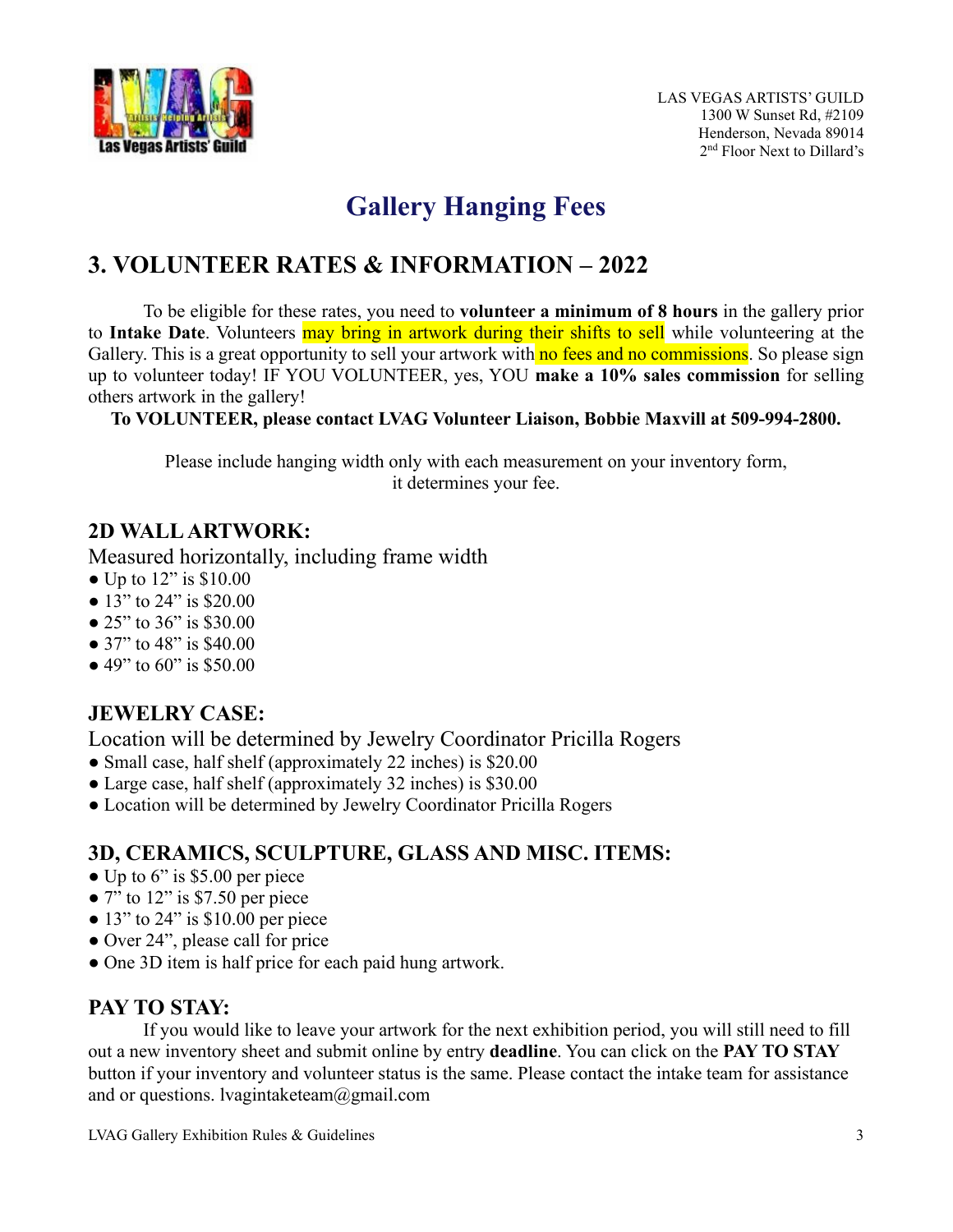

# **Gallery Hanging Fees**

## **4. NON-Volunteer RATES – 2022**

Please include hanging width dimensions with each measurement on your inventory form, it determines your **fee.**

## **2D WALL ARTWORK:**

Measured horizontally, including frame width

- Up to 12" is \$20.00
- 13" to 24" is \$40.00
- 25" to 36" is \$60.00
- 37" to 48" is \$80.00
- 49" to 60" is \$100.00

## **JEWELRY CASE:**

Location will be determined by Jewelry Coordinator Priscilla Rogers

- Small case, half shelf (approximately 22 inches) is \$40.00
- Large case, half shelf (approximately 32 inches) is \$60.00

## **3D, CERAMICS, SCULPTURE, GLASS AND MISC. ITEMS:**

- $\bullet$  Up to 6" is \$10.00 per piece
- $\bullet$  7" to 12" is \$15.00 per piece
- $\bullet$  13" to 24" is \$20.00 per piece
- Over 24", please call for price
- One 3D item is half price for each paid hung artwork.

## **PAY TO STAY:**

If you would like to leave your artwork for the next exhibition period, you will still need to fill out a new inventory sheet and submit online by entry deadline. You can click on the **PAY TO STAY** button if your inventory and volunteer status is the same. Please contact the intake team for assistance and or questions. lvagintaketeam@gmail.com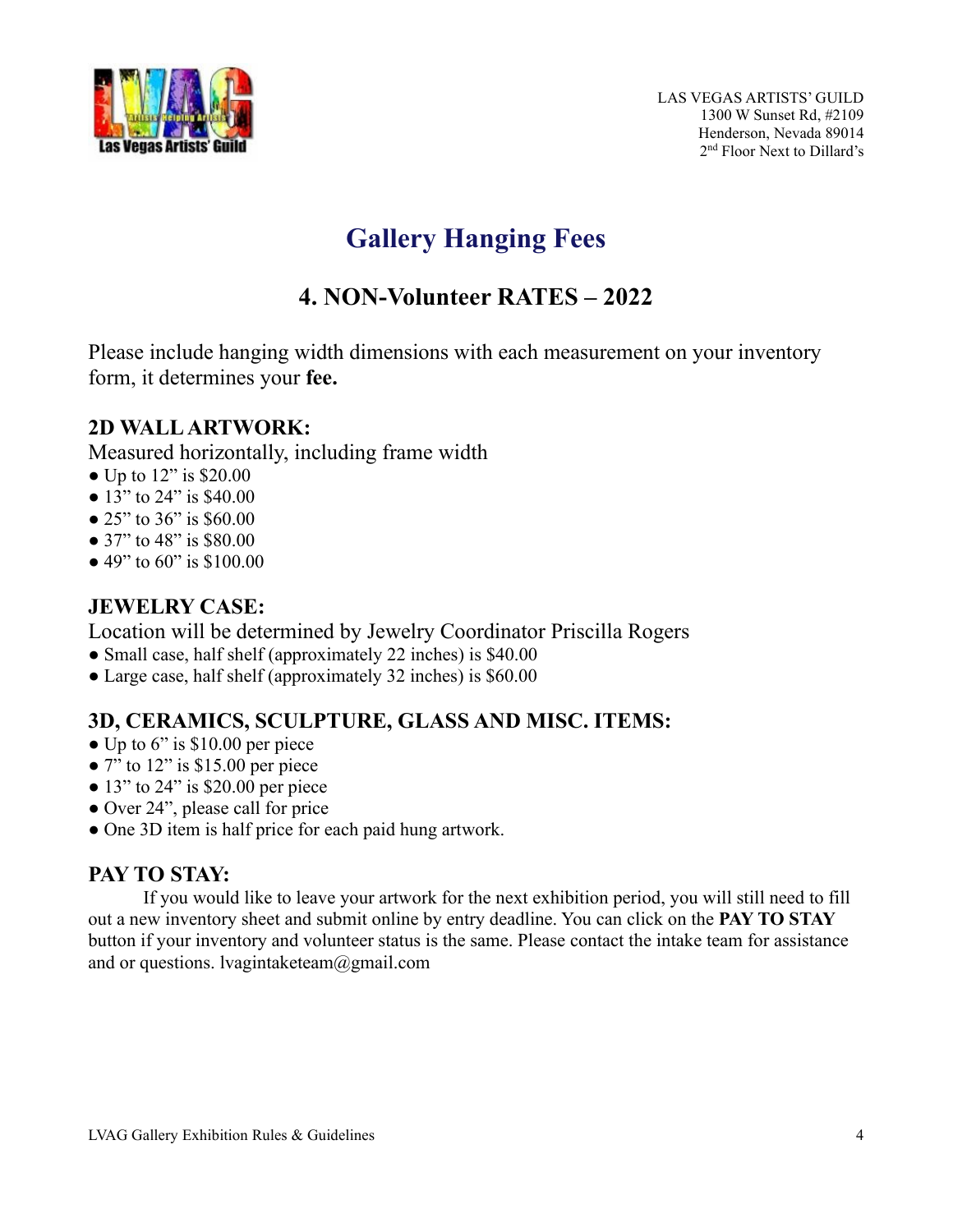

## **5. COMMISSION & PAYMENTS**

A commission of 20% will be applied to items over \$50 that sell, 10% goes towards maintaining the LVAG Gallery and 10% to the Gallery Attendant. IF YOU VOLUNTEER, yes, YOU make a 10% sales commission for selling others artwork in the gallery!

\_\_\_\_\_\_\_\_\_\_\_\_\_\_\_\_\_\_\_\_\_\_\_\_\_\_\_\_\_\_\_\_\_\_\_\_\_\_\_\_\_\_\_\_\_\_\_\_\_\_\_\_\_\_\_\_\_\_\_\_\_\_\_\_\_\_\_\_\_\_\_\_\_\_\_\_\_\_\_\_\_\_

No commission is charged on items under \$50.00. Only individual items priced over 50.00 qualify for commission. A combination of multiple items that are priced under \$50.00 (that would total a sum greater than \$50.00) does not qualify. Example: Three pieces priced at \$20.00 each does not qualify for commission.

#### **Payments:**

Payments for sales of the artwork will be made up to and within 30 days of the last date of the exhibition. No exceptions. If you wish to have your check made out differently than your name (business name or aka) please indicate that on the intake form.

\_\_\_\_\_\_\_\_\_\_\_\_\_\_\_\_\_\_\_\_\_\_\_\_\_\_\_\_\_\_\_\_\_\_\_\_\_\_\_\_\_\_\_\_\_\_\_\_\_\_\_\_\_\_\_\_\_\_\_\_\_\_\_\_\_\_\_\_\_\_\_\_\_\_\_\_\_\_\_\_\_\_

## **6. INVENTORY FORM INFORMATION**

## **Bar Codes & Artist Item Numbers:**

- **Every item** will have a Bar Code SKU#.
- The bar-code will be assigned to the artist's name.
- When scanned, the gallery attendant enters the correct price. Please make sure prices are **readable**.

● You **must** attach a TAG (not provided) to each piece of merchandise, showing the item number or description that corresponds to that merchandise. When it sells, we will record or attach that tag to the back of our copy of the Square Register Receipt.

● You may assign your merchandise your own **Artists Item #** for your own tracking purposes, but LVAG will always make a new Bar Code SKU#.

● An item number **must** be attached to the back of each card and sleeved print.

● You **must** use the LVAG Gallery Inventory [Form.](https://www.lvartistsguild.org/wp-content/uploads/2022/01/Intake-Inventory-Sheet-2022.pdf) If you have any questions or concerns, please contact us by email: Lvagintaketeam@gmail.com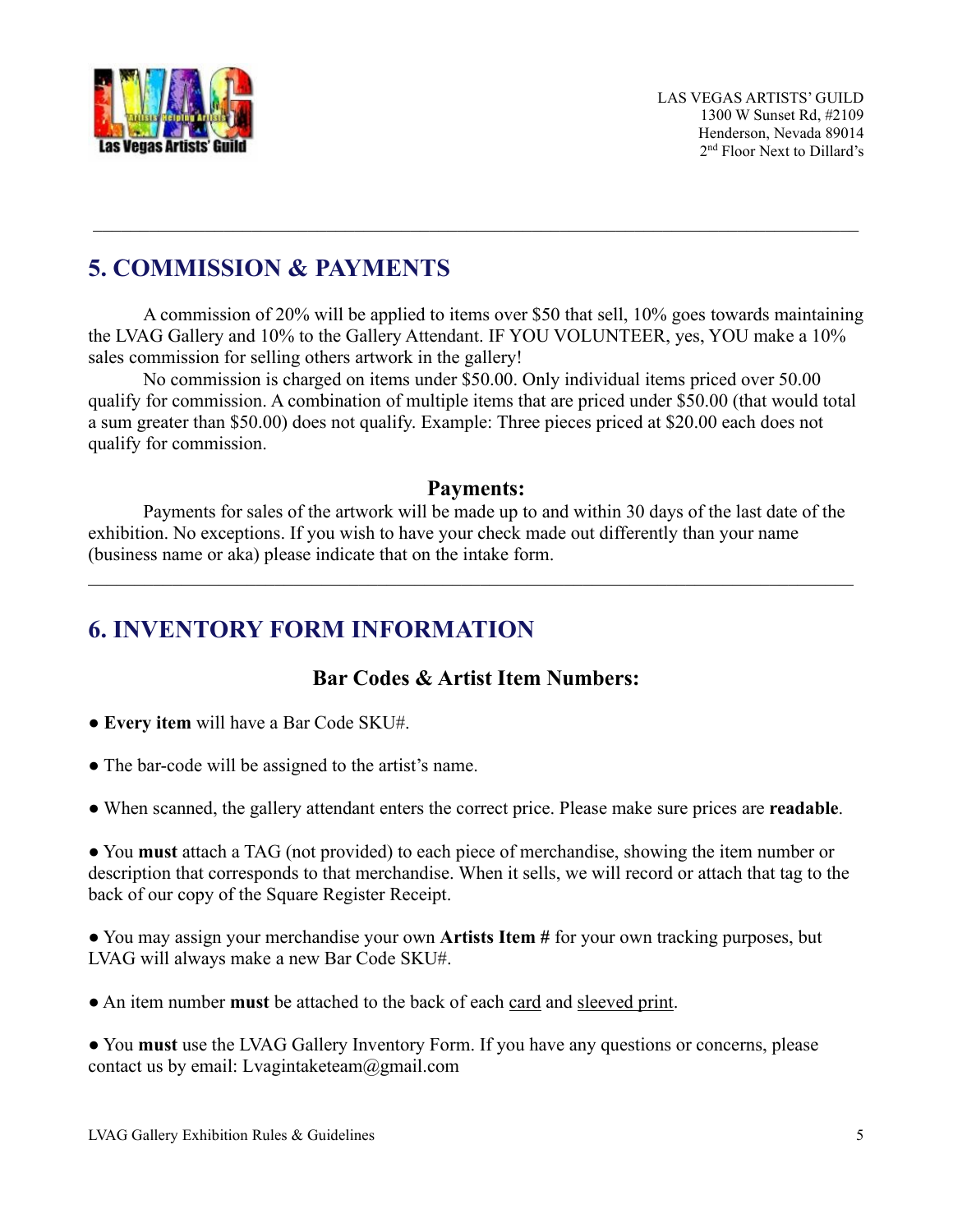

LAS VEGAS ARTISTS' GUILD 1300 W Sunset Rd, #2109 Henderson, Nevada 89014 2nd Floor Next to Dillard's

## **Selling multiple similar items:**

●Artists Item number is optional, and a space is provided so you may keep track of your inventory.

●Fill out the description or Item number on the inventory sheet. Leave an empty line under the description equal to the number like items. This will allow us to note each item that sells. If you want to know exactly which piece (of multiple like pieces) have sold, please add your item number to the tag.

●If you do not want to use an item number for each piece of merchandise, then note one item number on the inventory sheet and the quantity.

## **Barcode System:**

After completing and submitting their Inventory Sheets to the Intake Team, each and every artist will have their own individual barcode number. That number has been set at a variable rate for pricing. The price of each item will be rung up by the gallery attendant using the price clearly marked on the art item. In order to input the correct price for an item, each item must be marked with the correct price by the artist. If you have any old barcodes or old different prices or price tickets, please remove them from your artwork. We are going to identify what was sold by the price.

An example would be if you have 3 paintings, put a different price on each one. So if they are of a similar value, one could be \$325.00; one could be \$330.00; and one could be \$335.00. This information is marked on your submitted inventory sheet with the name of your painting. You will then be able to identify what sold by the price point.

At Intake we will give you extra barcodes. When you sell an item please email [lvagintaketeam@gmail.com](mailto:lvagintaketeam@gmail.com) and let us know what you are bringing in to replace what was sold. The Intake Team will manually adjust your inventory sheet. Stick the barcode on the replacement artwork and take it to the Guild. It is a simple process and no waiting for someone to give you a bar code number. But you MUST email the Intake Team to let us know what you bringing to the Guild. Also please remember that you cannot change the prices of your items in the exhibit during the exhibit. Any prices changes can happen at the next intake.

## **LVAG Membership:**

You must be a LVAG member to show your artwork in the LVAG Gallery.

Only artwork created by LVAG artists will be accepted.

**All artists** who participate in collaborative works **must be members** of the LVAG, and all artists who work on a piece of art **must be credited on the artwork ID** card.

\_\_\_\_\_\_\_\_\_\_\_\_\_\_\_\_\_\_\_\_\_\_\_\_\_\_\_\_\_\_\_\_\_\_\_\_\_\_\_\_\_\_\_\_\_\_\_\_\_\_\_\_\_\_\_\_\_\_\_\_\_\_\_\_\_\_\_\_\_\_\_\_\_\_\_\_\_\_\_\_\_\_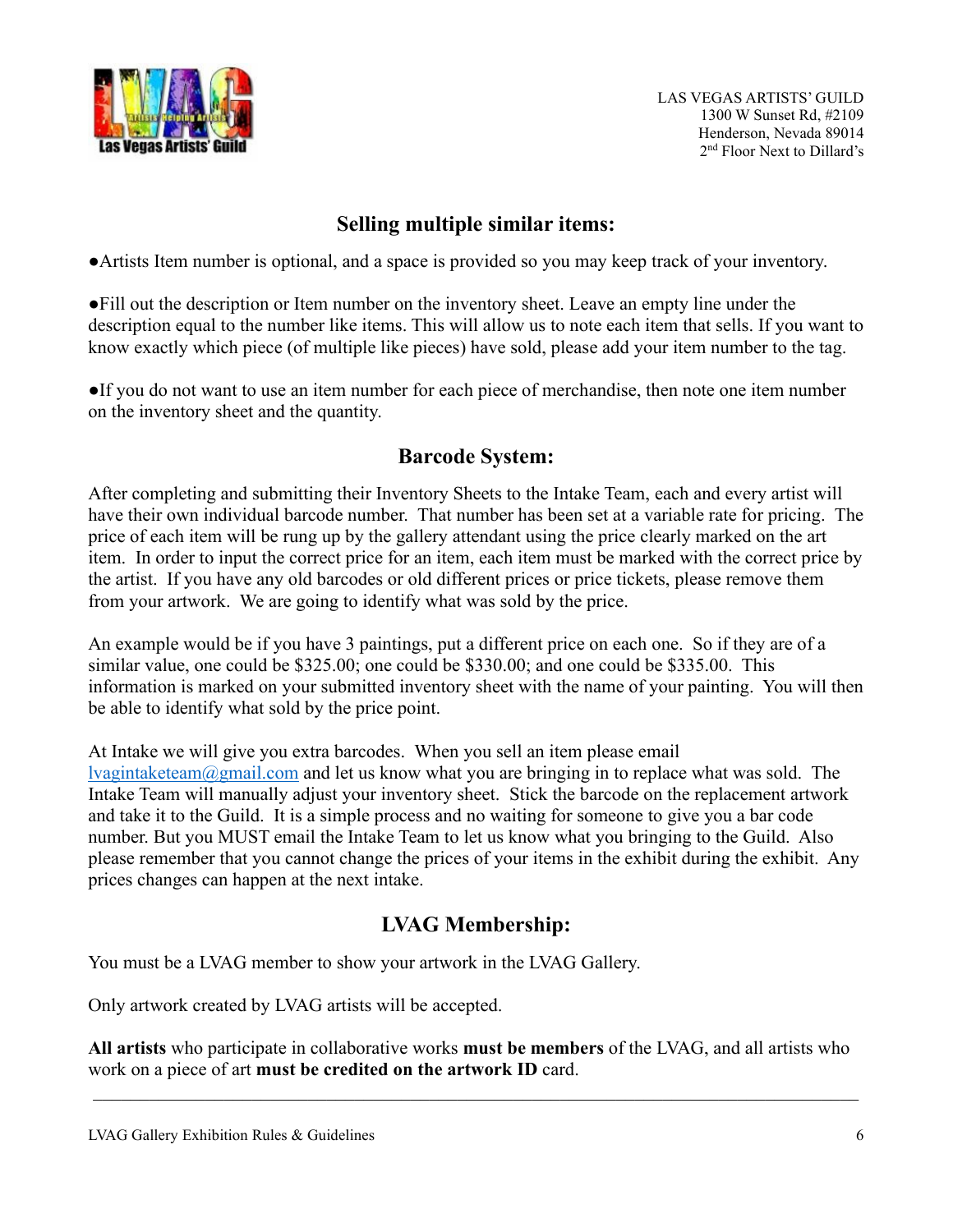

# **7. ARTWORK GUIDELINES**

## **Hanging Requirements:**

Artwork must be ready to hang with **D-rings and wire**. The wire cannot extend past the top of the artwork. The top of wire must be **3 inches below the top** of the artwork or frame. Gallery wrapped artwork and unframed artwork must have **finished sides**. Damaged artwork will not be accepted. Artwork over 25 pounds will NOT be accepted.

## **Gallery Exhibition Rules:**

All artwork, including jewelry, must remain on display for the **entire exhibition period**. If it sells, it must be sold to a customer of LVAG and processed through the LVAG Square Register. You cannot sell your exhibit piece privately.

Artwork may not be changed out during an exhibition unless it sells, and it must be the same height and width. Otherwise, Artwork may be changed only on LVAG specified **INTAKE** and **PICK-UP** dates.

Artwork must be family friendly (No nudity) and non-political per the Galleria at Sunset.

The LVAG is not responsible for damages incurred due to poor workmanship of artwork. Please see the full Release of Liability noted on the Artist Inventory Form. Artwork received during change out days will be inspected prior to hanging. The LVAG reserves the right to refuse to display any piece of artwork for any reason at any time. Artwork that does not meet the listed requirements and or Gallery standards of quality will be available for pick up on Monday following intake, and a refund will be issued to the artists within 30 days.

Artists' who leave artwork past the exhibition will be charged a \$5.00 per day storage fee and the artwork will become the property of the Las Vegas Artists' Guild after 15 days.